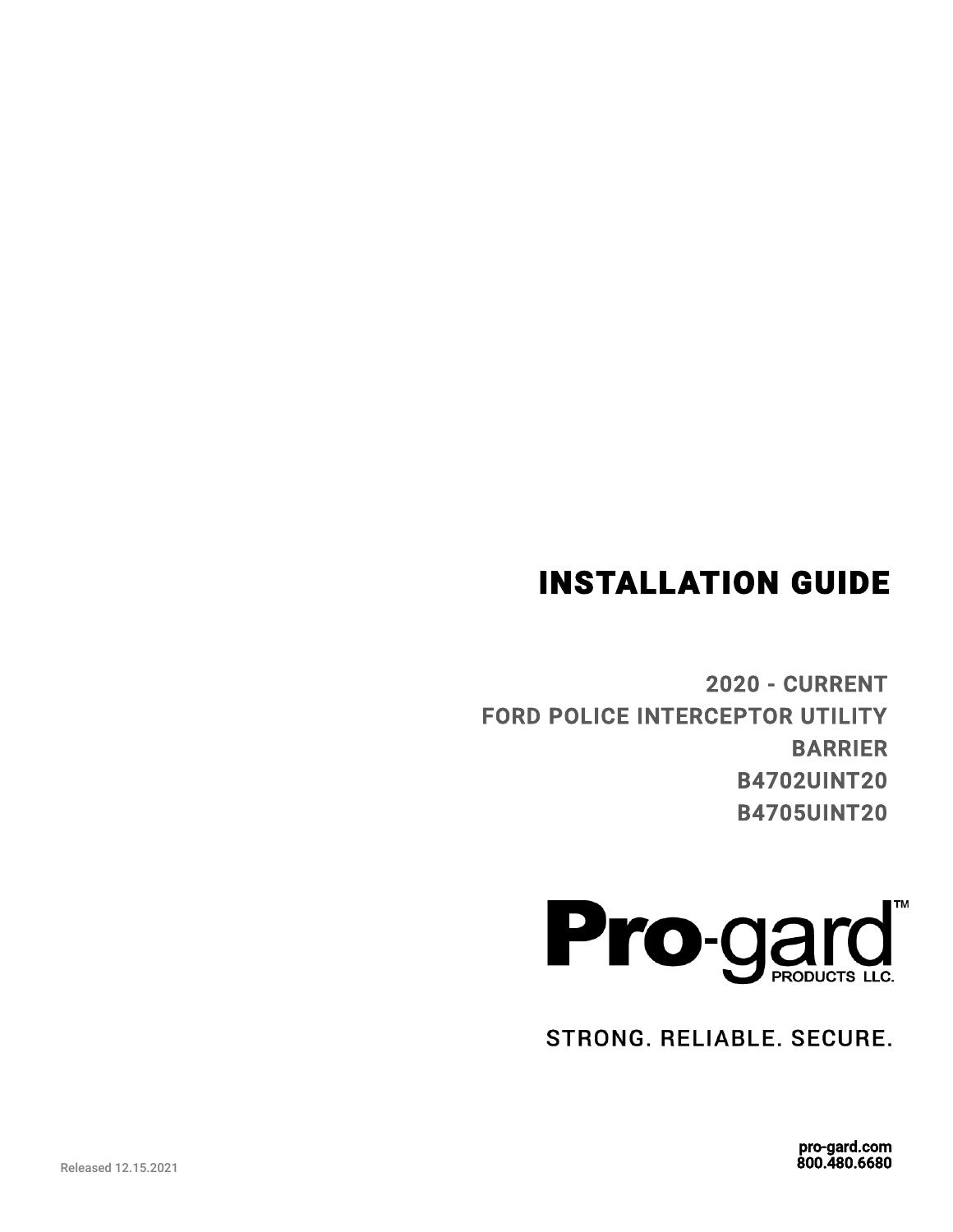#### THESE COMPONENTS ARE REQUIRED TO INSTALL THE BARRIER



## I. The following tools will be required to complete the installation

- A. T55 Torx driver B. 8mm socket
- C. 18mm socket D. 1.25" hole saw
- E. 3/16" hex wrench F. 1/2" wrench
- II. Read all instructions and refer to the Parts List to ensure all parts were received.

 *WARNING: Locate all wiring, fuel lines, brake lines, coolant lines, and refrigerant lines before drilling any holes or installing any self-drilling fasteners.*

### III. Cargo Area Preparation

- A. Remove the rear load floor from above the spare tire.
- B. Using a T55 Torx driver remove the two bolts from the remaining front section of the load floor.
- C. Remove the front section of the load floor.
- D. Using a 8mm socket remove the two bolts attaching the rear sections of foam to the vehicle.
- E. Remove the two rear sections of foam.
- F. Unplug the OEM upfitter power terminal and feed all wires to the underside of the foam.
- G. Remove the front section of foam.

## IV. Install Barrier Support Brackets

- A. Remove the two front driver side bolts from the OEM X-brace.
- B. Place (1) Barrier Support Bracket [3BAR472011] on top of the X-brace with the standoffs towards the rear of the vehicle. Set the front edge of the bracket just behind the front edge of the X-brace. Reinstall the OEM bolts and torque to factory specifications.
- C. Remove the two rear driver side bolts from the OEM X-brace.
- D. Place the Driver Side Barrier Bracket [3BAR472003] on top of the X-brace with the tall part of the bracket towards the front of the vehicle. Reinstall the OEM bolts and torque to factory specifications.
- E. Repeat steps A. D. for the passenger side with the second Barrier Support Bracket [3BAR472011] and the Passenger Side Barrier Bracket [3BAR472005].
- F. Figure 1 on the following page shows the brackets installed.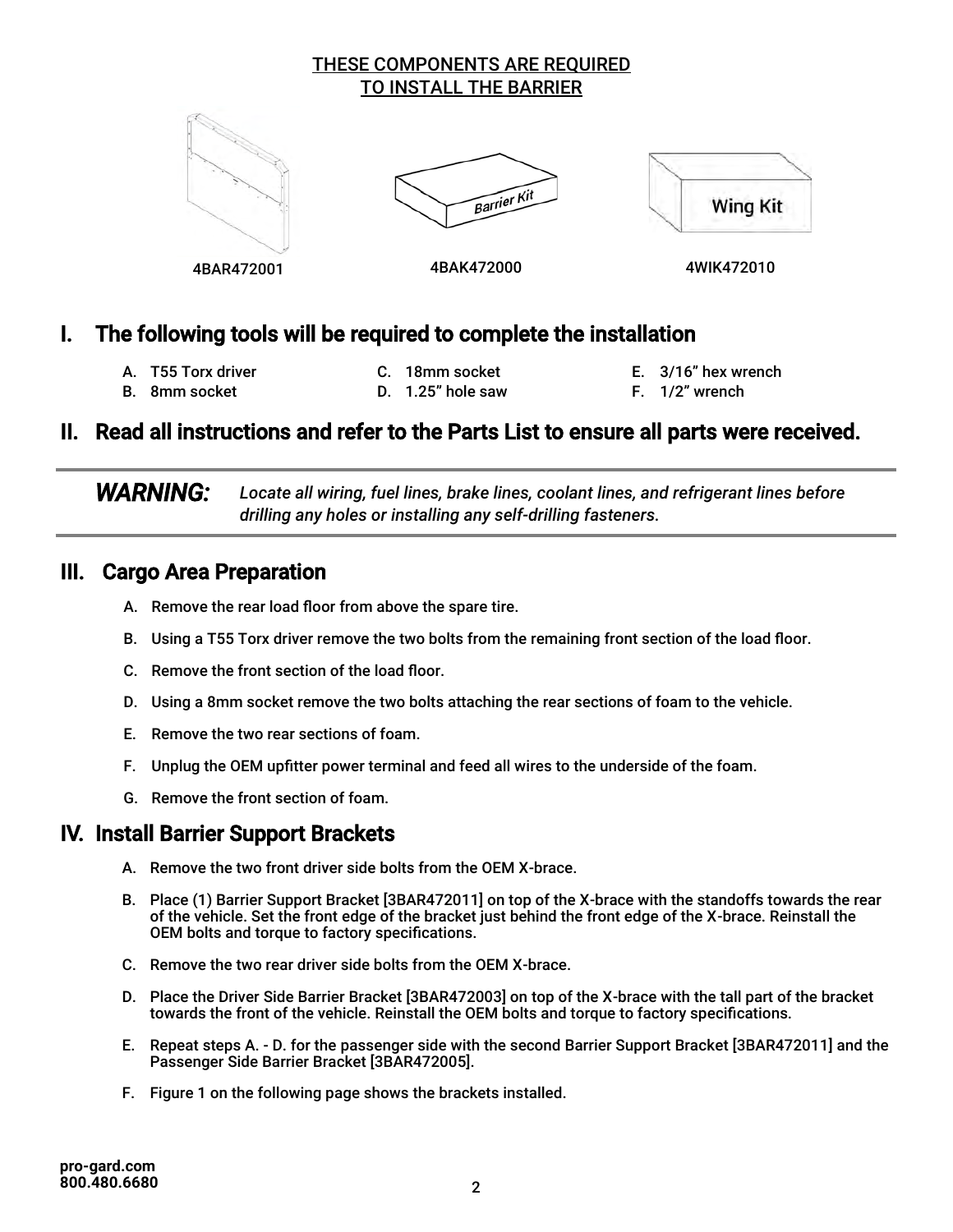

## V. Reinstall the Load Floor

- A. Test fit the front section of foam and mark the locations that need to be trimmed to fit around the Barrier Support Brackets.
- B. Trim and reinstall the front foam section.
- C. Reinstall the two rear sections of foam and tighten the two bolts using a 8mm socket.
- D. Place the front section of the load floor into the vehicle and mark the locations where the Barrier Support Brackets contact the underside of the floor.
- E. Using a 1.25" hole saw, drill the necessary clearance to allow the front section of the load floor to sit in place.
- F. Reinstall the front section of the load floor and install the two fasteners that secure it using a T55 Torx driver.
- G. Reinstall the rear section of the load floor. Trim, if necessary, around the rear Barrier Brackets.

#### VI. Prepare the Barrier

- A. Locate the Wing Support Bracket [3BAR472014], (1) Barrier Bracket [3BAR472004], (1) Barrier Diagonal Support [3BAR472008], (4) Button Head Screws [3X611], and (4) whiz nuts [3X166]. See Figure 2 for an illustration of the assembled components.
- B. Place the side of the Barrier Bracket [3BAR472004] with two holes in it against the back side of the barrier. Align the two holes in the bracket with the corresponding holes on the driver side just underneath the window making sure the side with a single hole in it is towards the outside of the vehicle. Loosely secure in place with  $(2)$  [3X611] screws and  $(2)$  [3X166] whiz nuts.
- C. Slide the Barrier Diagonal Support [3BAR472008] between the barrier and the Barrier Bracket installed in the previous step. Insert a [3X611] screw through the Barrier Bracket, Barrier Diagonal Support, and the Barrier.
- D. Position the Wing Support Bracket [3BAR472014] flush with the front of the barrier. Slide the lower hole of the bracket over the [3X611] screw installed in the previous step. Loosely secure in place with (1) [3X166] whiz nut on the lower screw and (1) [3X611] screw and (1) [3X166] whiz nut in the upper hole.
- E. Repeat steps A. D. on the passenger side using the passenger Wing Support Bracket [3BAR472013], the second Barrier Bracket [3BAR472004], the second Barrier Diagonal Support [3BAR472008], (4) more Button Head Screws [3X611], and (4) more whiz nuts [3X166].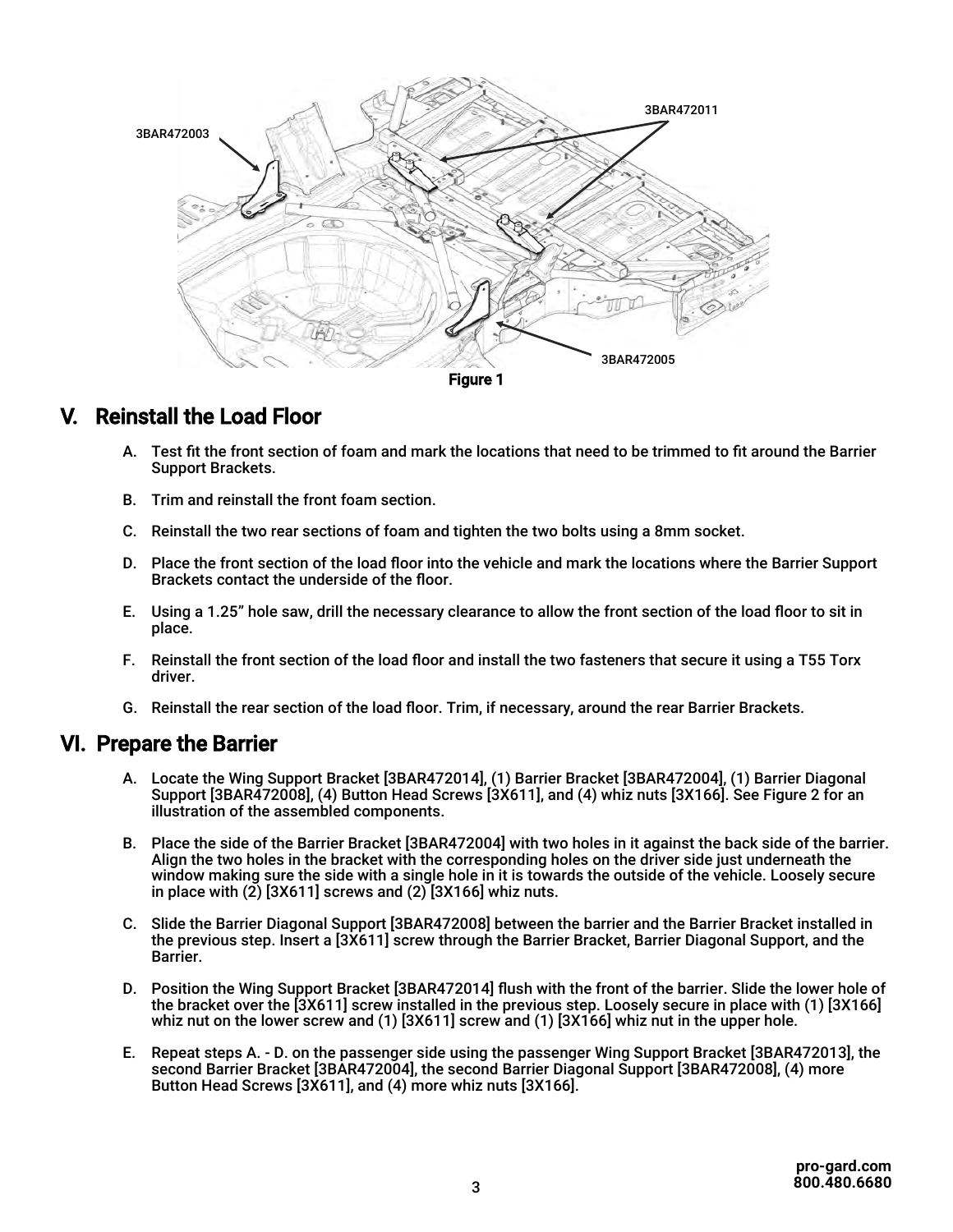



## VII. Barrier Installation

*NOTE: Due to the size of the barrier it is recommended that two people lift and position the barrier in the vehicle.* 

- A. Lay the barrier backwards such that the front of the barrier is facing upwards.
- B. Bring the barrier into the vehicle either through one of the side doors with the rear seats folded down or removed, or bring the barrier in through the cargo area.
- C. Once in the vehicle rotate the barrier up and into position. Using (4) Button Head Screws [3X611], loosely secure the bottom flange of the barrier to the Barrier Support Brackets.
- D. Set the driver side Barrier Diagonal Support bar [3BAR472008] on the outside the Driver Side Barrier Bracket and loosely secure using (1) [3X611] screw and (1) [3X166] whiz nut (Figure 3).
- E. Repeat step D. for the passenger side using another [3X611] screw and [3X166] whiz nut. Figure 4 on the following page shows all (6) bolt locations.



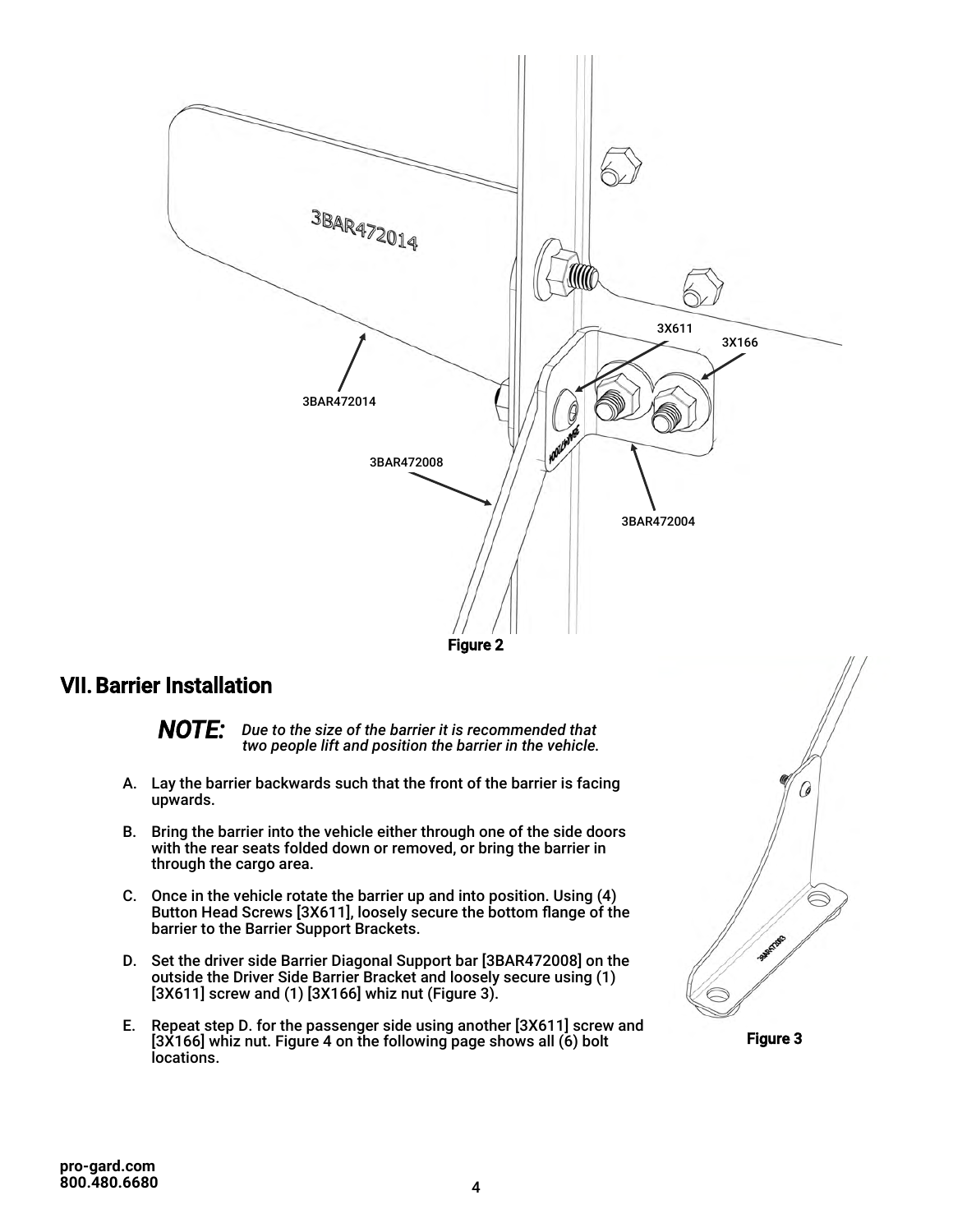

## VIII. Tighten the Bolts

- A. Ensure that the barrier is straight and in the proper position.
- B. Tighten all 14 [3X611] screws and 10 [3X166] whiz nuts.

#### IX. Install the Barrier Wings

- A. Remove the (5) bolts from the top, the (3) bolts from the driver side, and the (3) bolts from the passenger side of the barrier window. The window should remain attached by only the lower (6) bolts.
- B. Place the Barrier Top Wing [3WIN472003] against the front of the barrier with the top angled towards the rear of the vehicle to allow access to the air conditioning vents. Align the holes in the wing with the top holes for the barrier window. Secure in place with the hardware removed in step A.
- C. Locate the Barrier Wing for the drivers side [3WIN472013]. The flange on the wing points towards the front of the vehicle and is located at the top of the wing.
- D. Set the drivers side Barrier Wing against the front of the barrier and align the holes with the holes on the drivers side for the barrier window. Secure in place using the hardware removed in step A.
- E. Repeat steps C. and D. for the passenger side using the passenger side Barrier Wing [3WIN472014].

## Installation complete

If you have any problems with this installation or have any questions please call (800-480-6680) and ask for technical assistance.